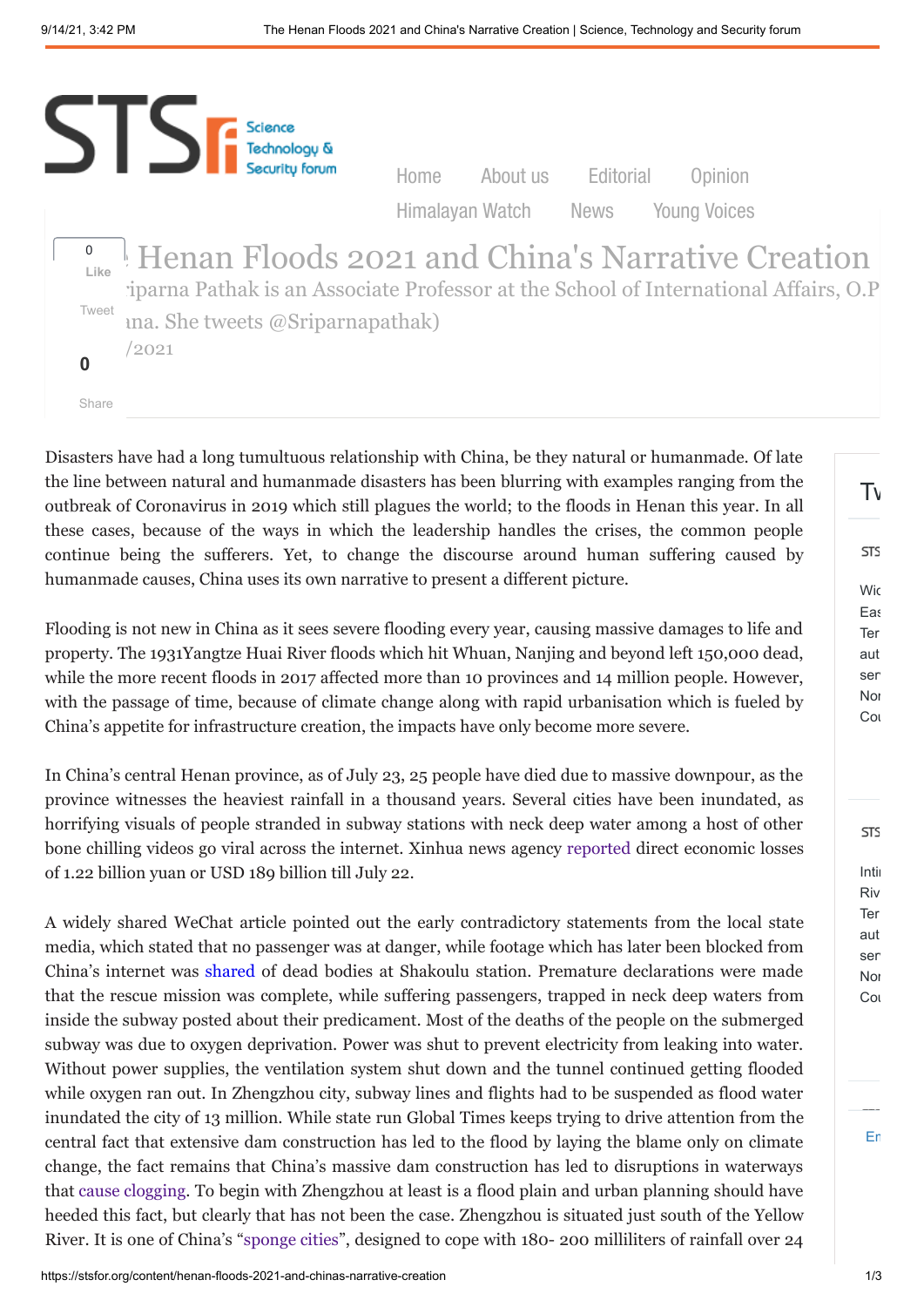hours. However, the downpour this time was much more than the imagined 200 milliliters.

What is also worrisome is the ways in which different departments and leadership at different levels respond to the crisis. To begin with, the timings of warnings from the local meteorological services is questionable. The provincial weather bureau told state media it had issued a report warning of the coming torrential rains two days in advance. As per the provincial emergency department, a total of 276,000 residents had been relocated to safer places as of July 22. However, in the Jingguang road tunnel alone, [hundreds](https://twitter.com/fangshimin/status/1418356087187644419) of cars were still trapped. The tunnel is four kilometers long and pumping out at will take time. Nevertheless, reportage is being done to reflect a return to normalcy. There Ifferences between the way in which the state media is reporting the disaster mentioning the 0 **Like**

ures while conveniently ignoring the Herculean tasks that remain; and between the reports, images being shared by the public. Censorship continues to work actively as the WeChat ich questioned whether the disaster was human-made linked to the blasting of a dam near as censored for "violating [regulations"](https://www.theguardian.com/world/2021/jul/22/china-floods-military-blasts-dam-release-water-as-floods-death-toll-climbs). Two dams collapsed in just 48 hours, and others  $S<sub>hare</sub>$  isks of collapse. As stated by the local media on July 21, the Guojiaju dam near Zhengzhou ready collapsed which prompted devastating floods. It was the second dam to have fallen. The other dams is the Xiaolangdi dam while the Yihetan dam is still at risk of collapsing as local [authorities have warned](https://www.hindustantimes.com/world-news/dozen-killed-in-china-s-henan-after-heavy-rainfall-dam-collapse-risk-looms-101626830236072.html) that the rainfall has caused a 20 meter breach in the dam and that it "could collapse at any time." **0** Tweet

In July itself, two other dams had collapsed in Inner Mongolia, and people were evacuated, with no casualties [reported](https://www.wionews.com/world/dams-collapse-in-chinas-inner-mongolia-amid-heavy-rain-399058). The current floods in Henan are reminiscent of the [flooding](https://reliefweb.int/report/china/flood-under-control-after-dam-collapse-along-yellow-river) in 2005 when two temporary dams collapsed in Xinxiang in Henan. What is astonishing nevertheless is China's determination to go ahead with its dam construction sprees, without paying heed to city planning or to environmental concerns. For India, this should be a wakeup call given the fact that China has constructed dams on the Brahmaputra in Tibet and every year there is massive flooding in downstream Assam. A collapse of the dams will only mean further devastation for India.

What is also worrisome is the attention paid by authorities on surveillance of reportage on calamities, which could have been paid to disaster mitigation instead. The ways in which China tries to control the narrative on these devastating floods is reminiscent of the way in which it first gave out wrong information about the non-transmission of COVID between humans and then the clampdown on doctors and medical practitioners when they tried informing the public about the virus, and thirdly upon citizens themselves as they widely shared images of dying patients in hospitals without adequate care and medical infrastructure. The arrival of technology was supposed to help humankind in better responding to crises. However, the ways in which China has mastered its usage is only for the detriment of humankind and is actually a step backward in human progress.

## *Disclaimer: The views expressed in the article are personal.*

[About Us](https://stsfor.org/content/about-us) [Contact](https://stsfor.org/contact)

 $\mathsf{H}$ Im c le in 4 e s re o k im e r: c e r<sub>e</sub>

Ś

**ST**